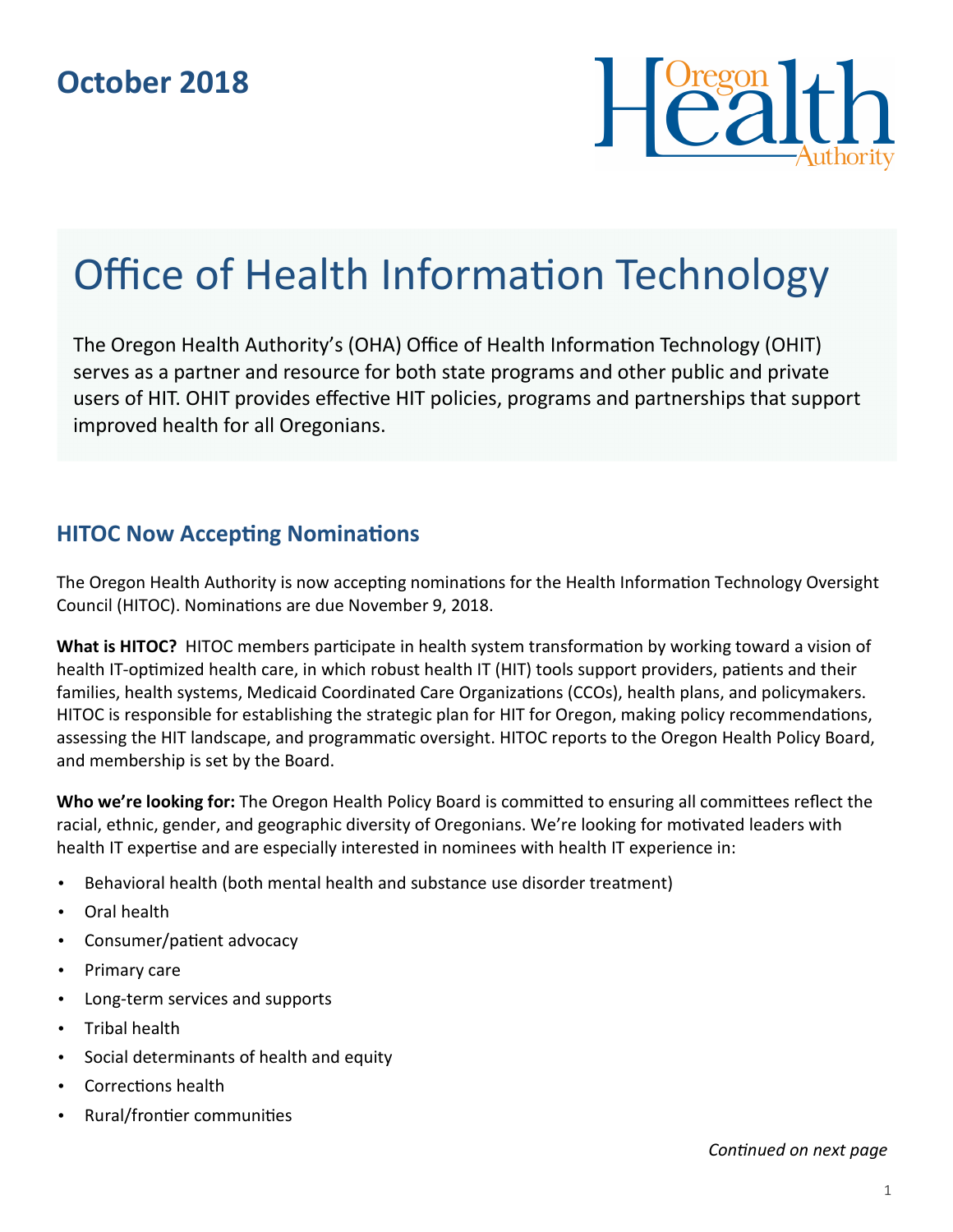# **October 2018**



*Story continued from previous page.* 

**Details of service**: HITOC meets for three hours every other month in Portland (12:30-3:45 p.m. first Thursdays of even numbered months in Portland). Although in-person attendance is preferred, members may participate via phone/webinar. Membership terms are for 3 years. Nominations are open now through November 9, 2018. You can find complete instructions and the application here: **HITOC 2018 Call For Nominations and Application.** 

**Learn more about HITOC on our website >**

## **January 14, 2019: Medicaid EHR Incentive Program Year 2018 Opens for Attestations**

The Medicaid EHR Incentive Program (aka Medicaid Promoting Interoperability Program) will begin accepting 2018 attestations on January 14, 2019. The deadline to submit a 2018 attestation is March 31, 2019. See below for important requirements that are changing in 2019.

### For 2018 attestations...

- Eligible providers may use a 2014, 2015 or 2014/2015 combination edition Certified Electronic Health Record Technology (CEHRT) and have the option to attest to Modified Stage 2 or Stage 3 Meaningful Use Objectives and Measures
- The eCQM reporting period will be a full year\*, and the EHR reporting period will remain any continuous 90 days in 2018.

### **For Program Year 2019…**

- Eligible providers will be required to have a 2015 edition CEHRT and attest to Stage 3 MU Objectives and Measures.
- The eCQM reporting period will be a full year\*, and the EHR reporting period will remain any continuous 90 days in 2019.

\*Providers attesting to MU for the first time will have an eCQM reporting period of any continuous 90 days in *the applicable calendar year.*

For more information, please see our webinars about Program Years 2018 and 2019, which are available on our website >